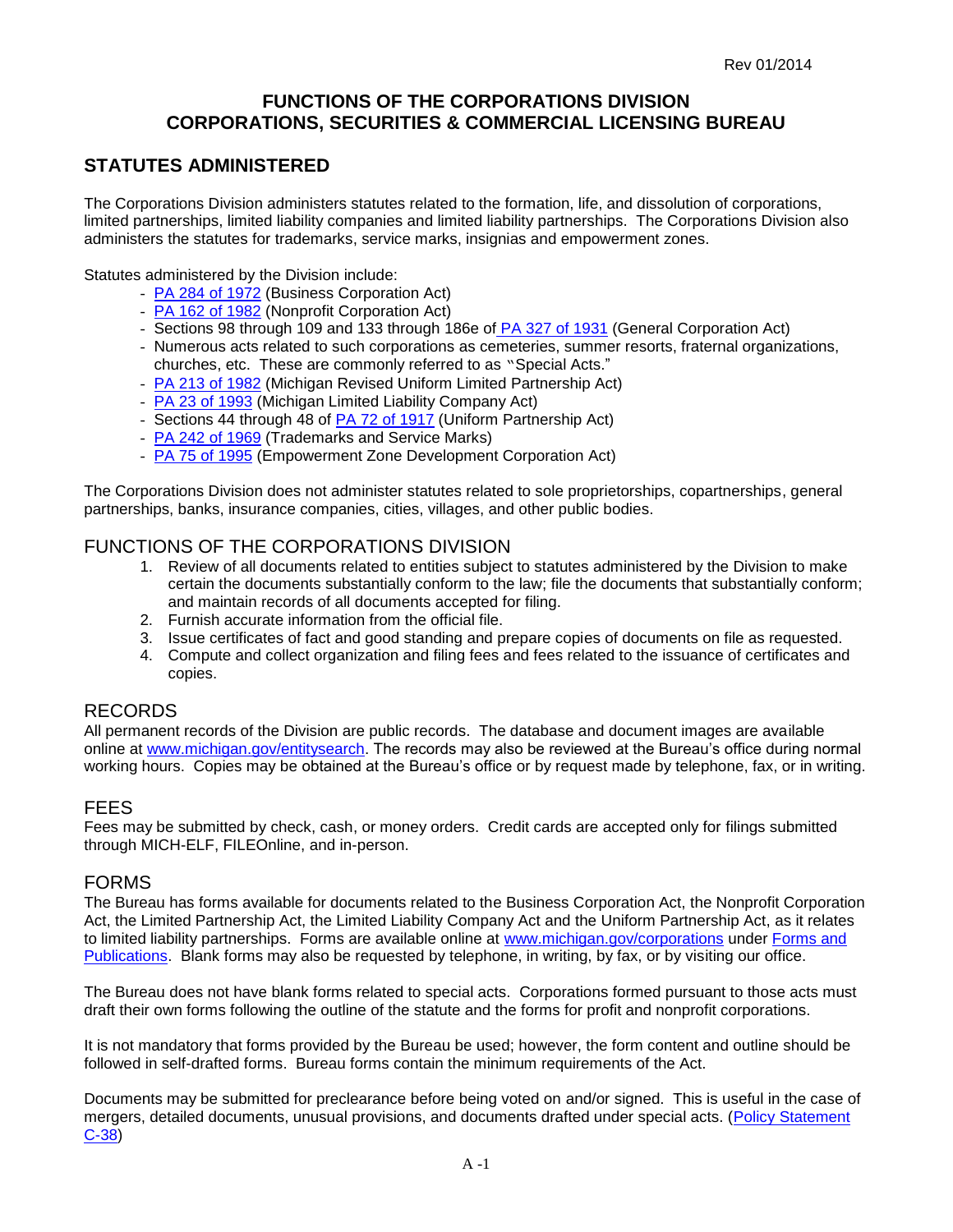# DOCUMENT PROCESSING

Documents may be submitted for filing by mail, facsimile transmission [\(MICH-ELF\)](http://www.michigan.gov/cis/0,1607,7-154-35299_35413-135307--,00.html), email, or in-person at the Bureau's office.

#### **FILEOnline (web submissions)**

FILEOnline is a service offered by the Corporations Division that allows business entities to file annual reports and annual statements through our website.

The service also allows users to submit documents to our electronic filing system (MICH-ELF) from an email link.

For more information, please see [FILEOnline](http://www.michigan.gov/dleg/0,1607,7-154-35299_35413-136482--,00.html) on our website.

#### **24-HOUR, SAME DAY, 2-HOUR, AND 1-HOUR EXPEDITED SERVICE FOR DOCUMENTS**

On November 21, 2005, Governor Granholm signed into law Public Acts 217 through 220, effective January 1, 2006, authorizing expedited service for all documents for profit corporations, limited liability companies, limited partnerships and nonprofit corporations. Expedited service permits the customer to obtain review and filing of their document, if fileable, within the time frame that best suits the customer's needs. First time MICH-ELF users requesting expedited service must obtain a MICH-ELF filer number prior to submitting a document for expedited service.

Complete a separate Expedited Service Request, form [CSCL/CD 272,](http://www.dleg.state.mi.us/bcsc/forms/corp/elf/272.pdf) for each document for which expedited service is being requested.

| Formation documents and applications for certificate of authority\$50                  |  |
|----------------------------------------------------------------------------------------|--|
| <b>Same day service, other than 1 or 2 hour, must be received by 1 p.m. EST or EDT</b> |  |
| <b>Formation documents and applications for certificate of authority \$100</b>         |  |
| 2-hour service on same day as request, must be received by 3 p.m. EST or EDT \$500     |  |

 **1-hour service on same day as request,** must be received by 4 p.m. EST or EDT .............. **\$1000**

The document must be reviewed to determine if it substantially conforms to statute. If the document substantially conforms and was submitted by mail or in person, it is stamped "filed," the computer database record is created or updated, and the document is scanned into the image system on an electronic format. Documents submitted by fax or email will have an endorsement page added (in place of a "filed" stamp), when accepted for filing.

Upon completion of processing, the document is returned to the name and address appearing in the box on the front of the form. If the box is blank, the document is returned to the registered office of the entity. Documents submitted by fax or email are faxed back to the fax number for the submitting filer account. Documents that require a specific effective date must be submitted with sufficient time which allows for processing and review prior to the desired date, or expedited service may be requested as outlined above. Retroactive effective dates and times are not permitted.

Customers who submit documents that do not substantially conform to the statute, have insufficient fees, or do not include required approvals from other agencies will be given 30 days to correct the deficiency if submitted by mail or in person, or 10 days to correct the deficiency if submitted by fax or email through MICH-ELF. The customer will be notified of the deficiency by telephone, in writing, or by fax for documents received through MICH-ELF.

Notification of deficiency is made to the entity or its representative. Except for adjustments to signatures or documents submitted by fax or email, staff may make adjustments to the document with telephone authorization from the submitter. All adjustments to the signature on paper documents and any adjustments on documents submitted by fax or email must be made by the customer and be resubmitted to the examiner reviewing the file.